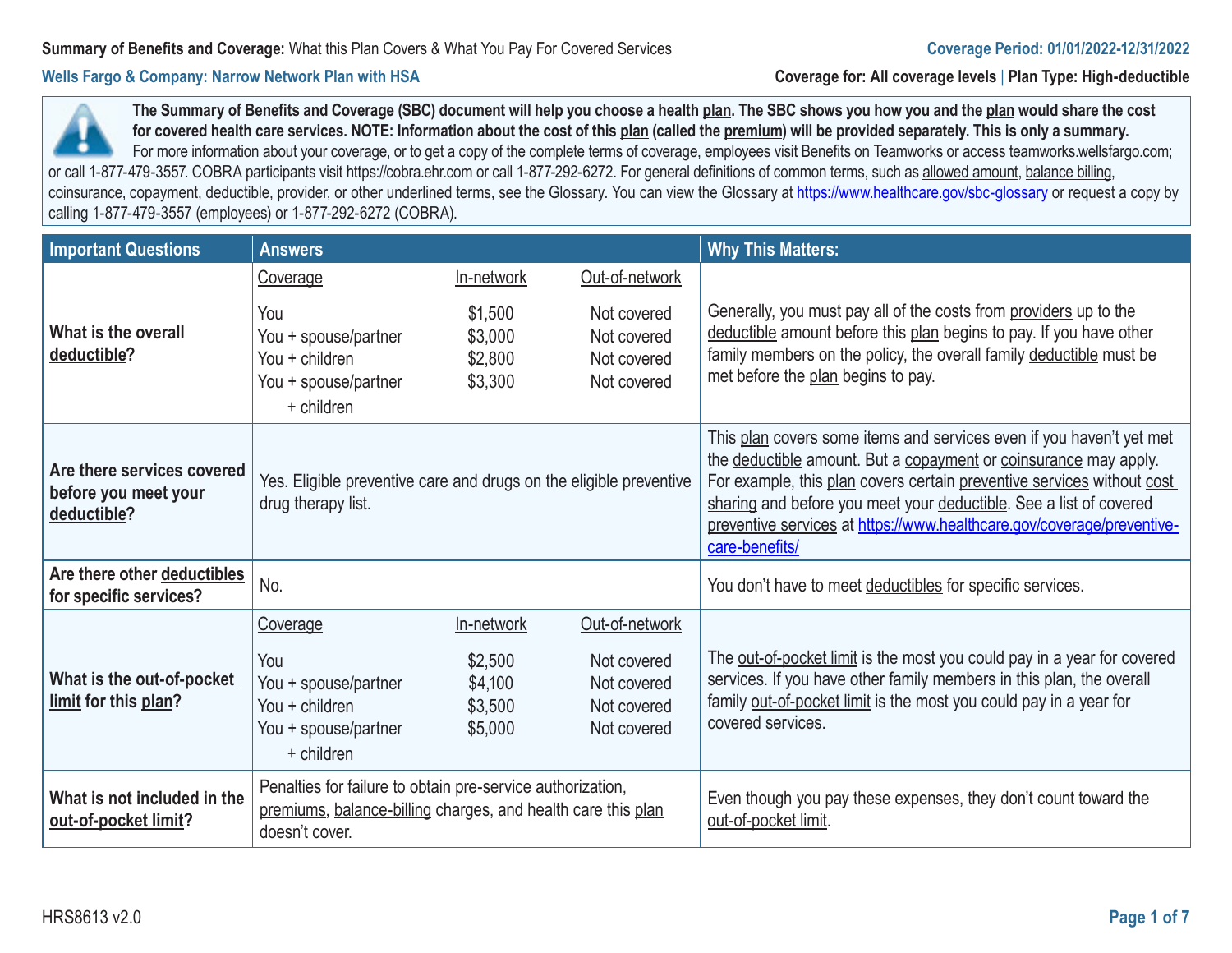| Will you pay less if you<br>use a network provider? | Generally, yes. Contact your claims administrator for a list of<br>network providers.<br>• For Aetna visit, Aetna.com or call 1-877-320-4577<br>• For Anthem BCBS, visit anthem.com or call 1-866-418-7749<br>• For UnitedHealthcare, visit myuhc.com or call 1-800-842-9722 | This plan uses a provider network. You will pay less if you use a<br>provider in the plan's network. You will pay the most if you use an<br>out-of-network provider, and you might receive a bill from a provider<br>for the difference between the provider's charge and what your plan<br>pays (balance billing). Be aware that your network provider might use<br>an out-of-network provider for some services (such as lab work). Check<br>with your provider before you get services. |
|-----------------------------------------------------|------------------------------------------------------------------------------------------------------------------------------------------------------------------------------------------------------------------------------------------------------------------------------|--------------------------------------------------------------------------------------------------------------------------------------------------------------------------------------------------------------------------------------------------------------------------------------------------------------------------------------------------------------------------------------------------------------------------------------------------------------------------------------------|
| Do you need a referral to<br>see a specialist?      | • No for Aetna<br>• No for Anthem BCBS<br>• Yes for UnitedHealthcare                                                                                                                                                                                                         | • Aetna: You can see the specialist you choose without a referral.<br>• Anthem BCBS: You can see the specialist you choose without a referral.<br>• UnitedHealthcare: This plan will pay some or all of the costs to see a<br>specialist for covered services but only if you have a referral before<br>you see the specialist.                                                                                                                                                            |



All **copayment** and **coinsurance** costs shown in this chart are after your **deductible** has been met, if a **deductible** applies.

|                                                              | <b>Services</b><br><b>You May Need</b>              |                                                        | <b>What You Will Pay</b>                                  | Limitations, Exceptions, &<br>Other Important Information*                                                                                                                                                                                                                                                                                          |  |
|--------------------------------------------------------------|-----------------------------------------------------|--------------------------------------------------------|-----------------------------------------------------------|-----------------------------------------------------------------------------------------------------------------------------------------------------------------------------------------------------------------------------------------------------------------------------------------------------------------------------------------------------|--|
| Common<br><b>Medical Event</b>                               |                                                     | <b>In-network Provider</b><br>(You will pay the least) | <b>Out-of-network Provider</b><br>(You will pay the most) |                                                                                                                                                                                                                                                                                                                                                     |  |
|                                                              | Primary care visit to<br>treat an injury or illness | 20% coinsurance                                        | Not covered                                               | For UnitedHealthcare Illinois only: You are required to<br>designate a PCP.                                                                                                                                                                                                                                                                         |  |
| If you visit a health<br>care provider's<br>office or clinic | <b>Specialist visit</b>                             | 20% coinsurance                                        | Not covered                                               | • Infertility/fertility: pre-service authorization required, \$25,000<br>lifetime max for medical services and \$10,000 lifetime max for<br>related prescriptions<br>• Chiropractic: 26-visit limit annually<br>• Acupuncture: 26-visit limit annually<br>• Therapies (all physical, occupational, and speech combined):<br>90-visit limit annually |  |
|                                                              | Preventive care/<br>screening/immunization          | No charge                                              | Not covered                                               | Deductible doesn't apply. Category also includes women's<br>preventive health care services. You may have to pay for<br>services that aren't preventive. Ask your provider if the services<br>needed are preventive. Then check what your plan will pay for.                                                                                        |  |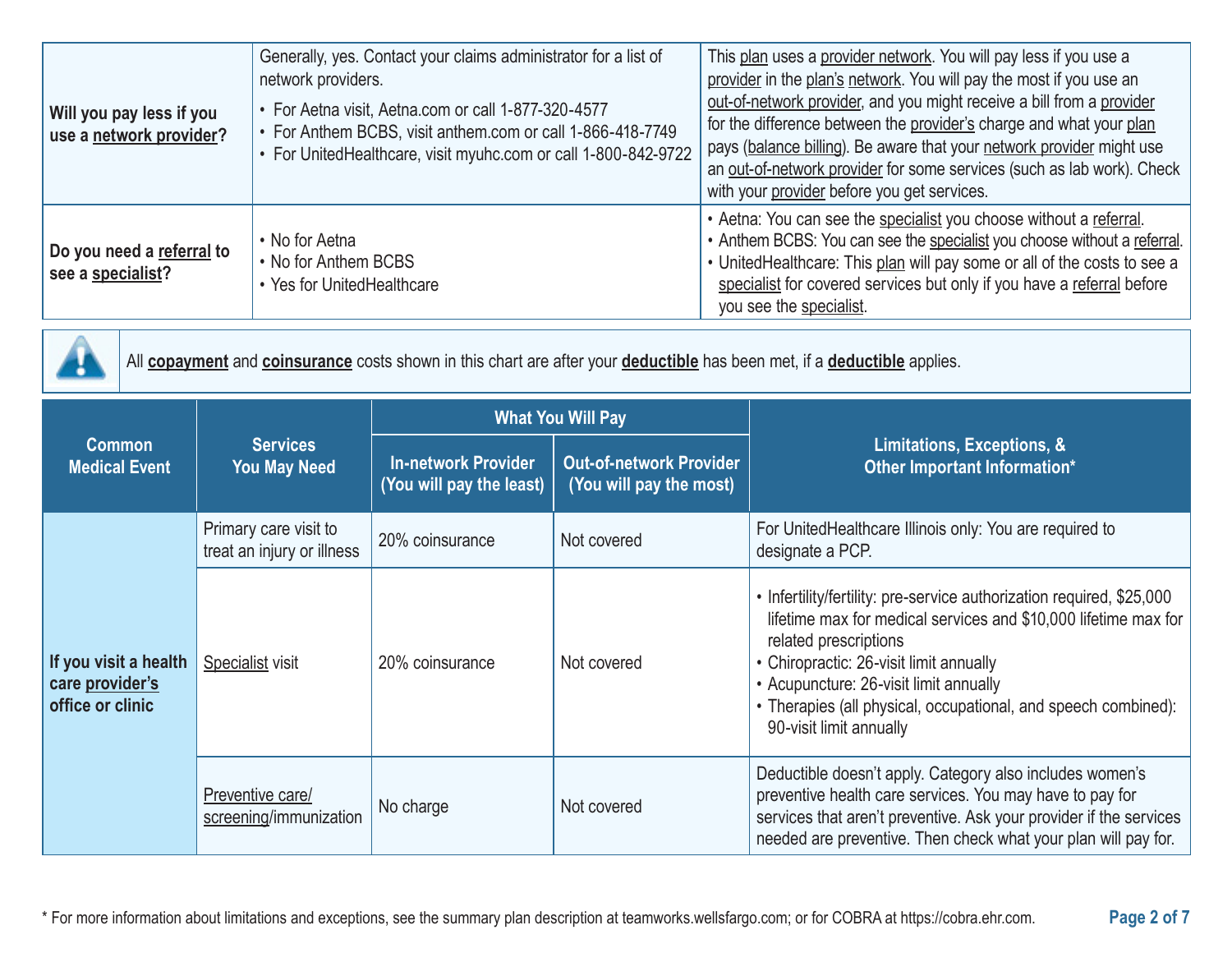|                                                                                                                                                                        |                                        |                                                                                                                                                                        | <b>What You Will Pay</b>                                                           |                                                                                                                                                                                                                                                                                                                                                                                                                             |  |
|------------------------------------------------------------------------------------------------------------------------------------------------------------------------|----------------------------------------|------------------------------------------------------------------------------------------------------------------------------------------------------------------------|------------------------------------------------------------------------------------|-----------------------------------------------------------------------------------------------------------------------------------------------------------------------------------------------------------------------------------------------------------------------------------------------------------------------------------------------------------------------------------------------------------------------------|--|
| <b>Common</b><br><b>Medical Event</b>                                                                                                                                  | <b>Services</b><br><b>You May Need</b> | <b>In-network Provider</b><br>(You will pay the least)                                                                                                                 | <b>Out-of-network Provider</b><br>(You will pay the most)                          | Limitations, Exceptions, &<br>Other Important Information*                                                                                                                                                                                                                                                                                                                                                                  |  |
|                                                                                                                                                                        | Diagnostic test<br>(x-ray, blood work) | 20% coinsurance                                                                                                                                                        | Not covered                                                                        | • If more than one test is performed within the same diagnostic<br>family during the same session, the first eligible procedure is<br>considered at 100% of allowed amount; all other procedures                                                                                                                                                                                                                            |  |
| If you have a test                                                                                                                                                     | Imaging (CT/<br>PET scans, MRIs)       | 20% coinsurance                                                                                                                                                        | Not covered                                                                        | may be considered at a reduced amount<br>• Pre-service authorization required for imaging services                                                                                                                                                                                                                                                                                                                          |  |
|                                                                                                                                                                        | Generic drugs                          | • \$10 copay per retail<br>prescription<br>• \$20 copay per<br><b>Express Scripts Home</b><br>Delivery (mail order)<br>prescription                                    | • \$10 copay per retail<br>prescription<br>• Mail order - not covered              | • You must satisfy your annual deductible before the<br>copays apply. The deductible doesn't apply to prescription<br>drugs on the preventive drug therapy list. Copays for drugs<br>on the preventive drug therapy list don't count toward the<br>deductible.<br>• Retail: covers up to a 30-day supply; CVS/Pharmacy store                                                                                                |  |
| If you need drugs<br>to treat your<br>illness or condition<br>More information<br>about <b>prescription</b><br>drug coverage<br>is available at<br>express-scripts.com | Preferred brand drugs                  | • \$45 copay <sup>1, 2</sup> per retail<br>prescription<br>• \$90 copay <sup>1, 2</sup> per<br><b>Express Scripts</b><br>Home Delivery<br>(mail order)<br>prescription | • \$45 copay <sup>2</sup> per retail<br>prescription<br>• Mail order - not covered | also covers 31- to 90-day supply for Express Scripts Home<br>Delivery copay<br>Out-of-network retail: you pay the copay plus the difference<br>between full cost and the Express Scripts discounted amount<br>• In-network Express Scripts Home Delivery: 31- to<br>90-day supply<br>• Generic and single-source brand name contraceptives                                                                                  |  |
|                                                                                                                                                                        | Non-preferred<br>brand drugs           | • \$75 copay <sup>2</sup> per retail<br>prescription<br>• \$150 copay <sup>2</sup> per<br><b>Express Scripts</b><br>Home Delivery<br>(mail order)<br>prescription      | • \$75 copay <sup>2</sup> per retail<br>prescription<br>• Mail order - not covered | in-network coverage: 100%<br>• Pre-service authorization required for some medications<br>1. Certain insulins may be available for a \$25 copay/30-day<br>supply or \$75 copay/90-day supply through the Express<br>Scripts Patient Assurance Program.<br>2. If generic is available, you pay generic copay plus cost<br>difference between generic and brand drug, does not apply<br>to deductible or out-of-pocket limit. |  |
|                                                                                                                                                                        | <b>Specialty drugs</b>                 | Only covered through<br><b>Accredo Specialty</b><br>Pharmacy \$150 copay<br>for a 90-day supply<br>(copay is prorated for<br>30- or 60-day supply)                     | Not covered                                                                        | To obtain specialty drugs, you must call Accredo Specialty<br>Pharmacy at 1-800-803-2523<br>• Pre-service authorization required<br>• You must satisfy your annual deductible before the<br>copay applies                                                                                                                                                                                                                   |  |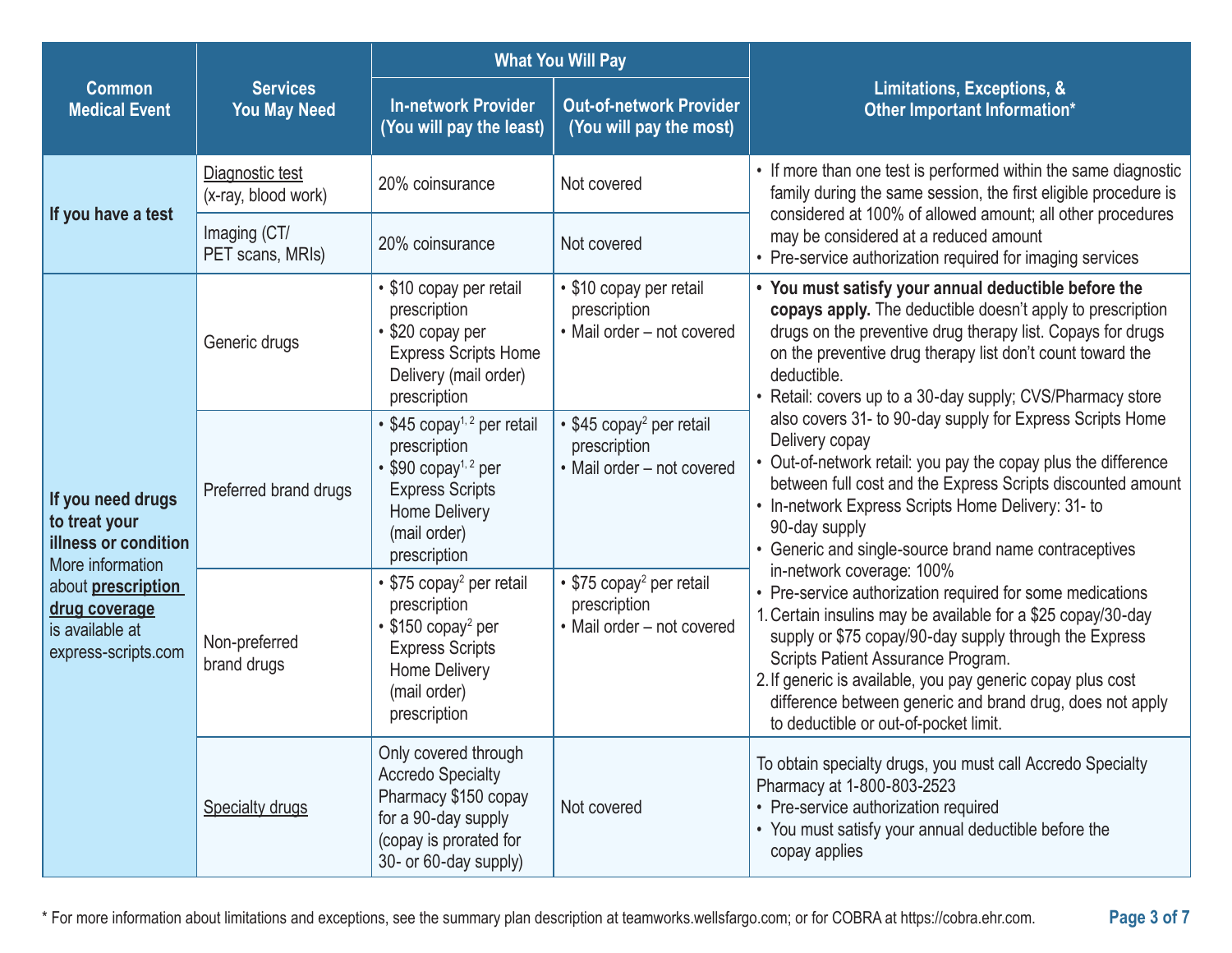|                                                                                                                                                                                                        |                                                      |                                                            | <b>What You Will Pay</b> |                                                                                                                                                                                                                                                                                                                                                                                                  |  |
|--------------------------------------------------------------------------------------------------------------------------------------------------------------------------------------------------------|------------------------------------------------------|------------------------------------------------------------|--------------------------|--------------------------------------------------------------------------------------------------------------------------------------------------------------------------------------------------------------------------------------------------------------------------------------------------------------------------------------------------------------------------------------------------|--|
| <b>Services</b><br><b>Common</b><br><b>In-network Provider</b><br><b>Out-of-network Provider</b><br><b>Medical Event</b><br><b>You May Need</b><br>(You will pay the least)<br>(You will pay the most) |                                                      | Limitations, Exceptions, &<br>Other Important Information* |                          |                                                                                                                                                                                                                                                                                                                                                                                                  |  |
| If you have<br>outpatient                                                                                                                                                                              | Facility fee<br>(e.g., ambulatory<br>surgery center) | 20% coinsurance                                            | Not covered              | • If more than one surgical procedure, all other procedures<br>considered at 50% of allowed amount.<br>• If an out-of-network surgeon assists the in-network primary                                                                                                                                                                                                                             |  |
| surgery                                                                                                                                                                                                | Physician/surgeon fees                               | 20% coinsurance                                            | Not covered              | surgeon, asst. surgeon fees considered as percentage of<br>allowed amount for primary surgeon.                                                                                                                                                                                                                                                                                                   |  |
|                                                                                                                                                                                                        | <b>Emergency room care</b>                           | 20% coinsurance                                            | 20% coinsurance          | In-network deductible and out-of-pocket applies. You are<br>responsible for balance-billing charges from an out-of-network<br>emergency provider.                                                                                                                                                                                                                                                |  |
| If you need<br>immediate<br>medical attention                                                                                                                                                          | <b>Emergency medical</b><br>transportation           | 20% coinsurance                                            | 20% coinsurance          | In-network deductible and out-of-pocket applies. You are<br>responsible for balance-billing charges from an out-of-network<br>emergency provider.                                                                                                                                                                                                                                                |  |
|                                                                                                                                                                                                        | Urgent care                                          | 20% coinsurance                                            | Not covered              | None                                                                                                                                                                                                                                                                                                                                                                                             |  |
| If you have a<br>hospital stay                                                                                                                                                                         | Facility fee<br>(e.g., hospital room)                | 20% coinsurance                                            | Not covered              | • Pre-service authorization required.<br>• If more than one surgical procedure, all other procedures are                                                                                                                                                                                                                                                                                         |  |
|                                                                                                                                                                                                        | Physician/surgeon fees                               | 20% coinsurance                                            | Not covered              | considered at 50% of allowed amount.<br>. If an out-of-network surgeon assists the in-network primary<br>surgeon, asst. surgeon fees considered as percentage of<br>allowed amount for primary surgeon.<br>• For eligible spine and joint procedures, completion of<br>treatment decision support and use of a designated facility<br>covered 100% after deductible. No out-of-network coverage. |  |
| If you need mental<br>health, behavioral                                                                                                                                                               | <b>Outpatient services</b>                           | 20% coinsurance                                            | Not covered              | None                                                                                                                                                                                                                                                                                                                                                                                             |  |
| health, or substance<br>abuse services                                                                                                                                                                 | Inpatient services                                   | 20% coinsurance                                            | Not covered              | Pre-service authorization required                                                                                                                                                                                                                                                                                                                                                               |  |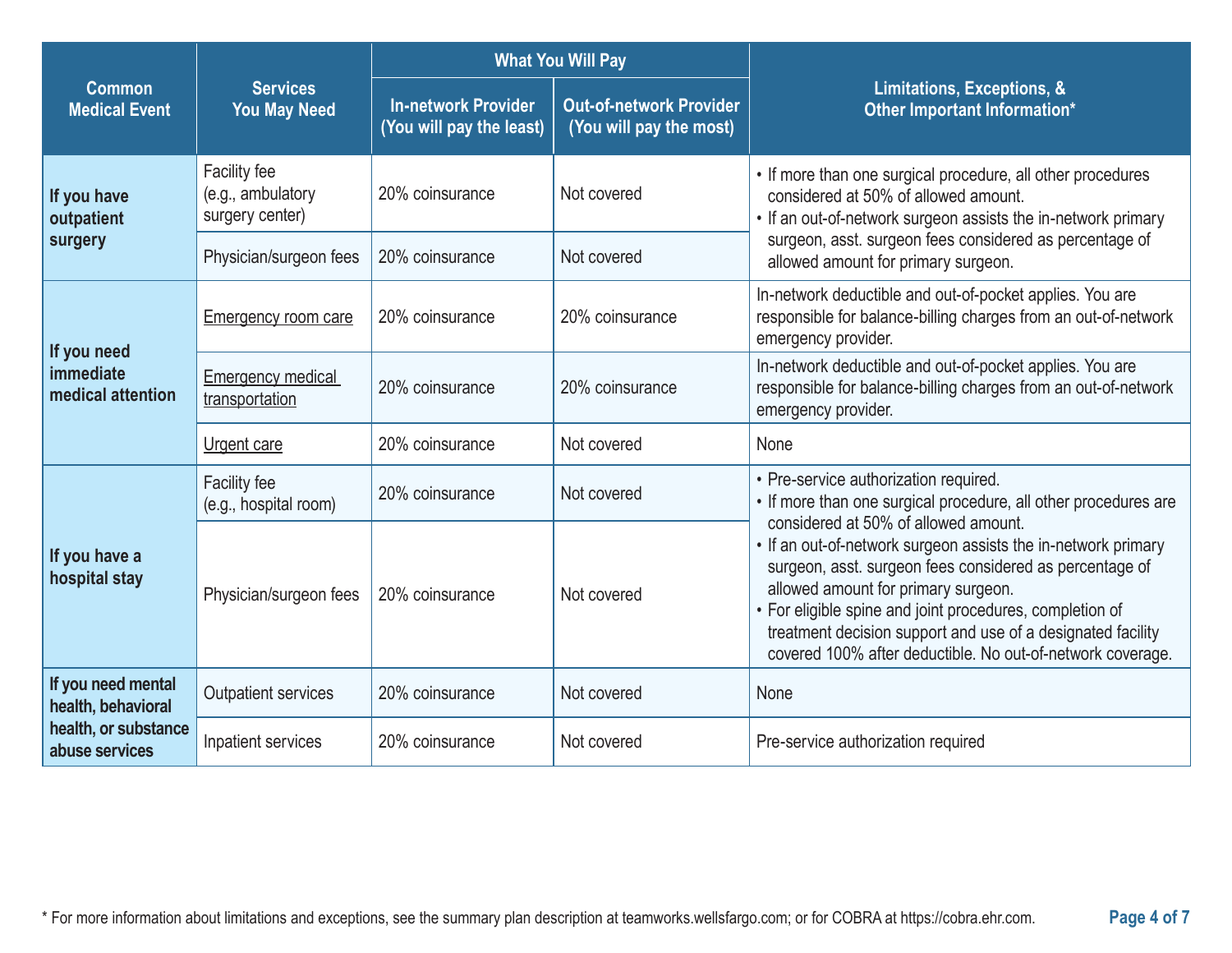|                                                                         |                                                                | <b>What You Will Pay</b>                               |                                                           |                                                                                                                                                                                                                                                                            |  |
|-------------------------------------------------------------------------|----------------------------------------------------------------|--------------------------------------------------------|-----------------------------------------------------------|----------------------------------------------------------------------------------------------------------------------------------------------------------------------------------------------------------------------------------------------------------------------------|--|
| <b>Common</b><br><b>Medical Event</b>                                   | <b>Services</b><br><b>You May Need</b>                         | <b>In-network Provider</b><br>(You will pay the least) | <b>Out-of-network Provider</b><br>(You will pay the most) | Limitations, Exceptions, &<br>Other Important Information*                                                                                                                                                                                                                 |  |
|                                                                         | Office visits                                                  | 20% coinsurance                                        | Not covered                                               | Maternity care may include tests and services described<br>elsewhere in the SBC (such as ultrasound). Cost sharing does<br>not apply for preventive services.                                                                                                              |  |
| If you are pregnant                                                     | Childbirth/delivery<br>professional services                   | 20% coinsurance                                        | Not covered                                               | • Pre-service authorization required for hospital stay<br>greater than 48 hours for vaginal delivery, 96 hours for<br>Cesarean delivery                                                                                                                                    |  |
|                                                                         | Childbirth/delivery<br>facility services                       | 20% coinsurance                                        | Not covered                                               | • Global bill: claims processing varies, see the "Maternity care"<br>section in Chapter 2: Medical Plans of the Benefits Book<br>• The baby's charges are covered only if the child is added to your<br>coverage through Wells Fargo within 60 days from the date of birth |  |
| If you need help<br>recovering or<br>have other special<br>health needs | Home health care                                               | 20% coinsurance                                        | Not covered                                               | • 100-visit limit annually combined with extended skilled nursing<br>care services<br>• Pre-service authorization required                                                                                                                                                 |  |
|                                                                         | <b>Rehabilitation services</b><br><b>Habilitation services</b> | 20% coinsurance                                        | Not covered                                               | • 90-visit limit annually: combined physical, occupational, and<br>speech therapy, rehabilitation and habilitation services combined<br>• Habilitation services are only covered for children up to their<br>18th birthday                                                 |  |
|                                                                         | Skilled nursing care                                           | 20% coinsurance                                        | Not covered                                               | • 100-day limit annually in a skilled nursing facility<br>• Extended skilled nursing care - 100-visit limit annually<br>combined with home health care<br>• Pre-service authorization required                                                                             |  |
|                                                                         | Durable<br>medical equipment                                   | 20% coinsurance                                        | Not covered                                               | Pre-service authorization required for single item costing<br>\$1,000 or more                                                                                                                                                                                              |  |
|                                                                         | Hospice services                                               | 20% coinsurance                                        | Not covered                                               | Pre-service authorization required                                                                                                                                                                                                                                         |  |
|                                                                         | Children's eye exam                                            | Not covered                                            | Not covered                                               | Routine vision screenings as part of well child care may be<br>covered - see preventive care services                                                                                                                                                                      |  |
| If your child needs<br>dental or eye care                               | Children's glasses                                             | Not covered                                            | Not covered                                               | Not covered                                                                                                                                                                                                                                                                |  |
|                                                                         | Children's<br>dental check-up                                  | Not covered                                            | Not covered                                               | Not covered                                                                                                                                                                                                                                                                |  |

\* For more information about limitations and exceptions, see the summary plan description at teamworks.wellsfargo.com; or for COBRA at https://cobra.ehr.com. **Page 5 of 7**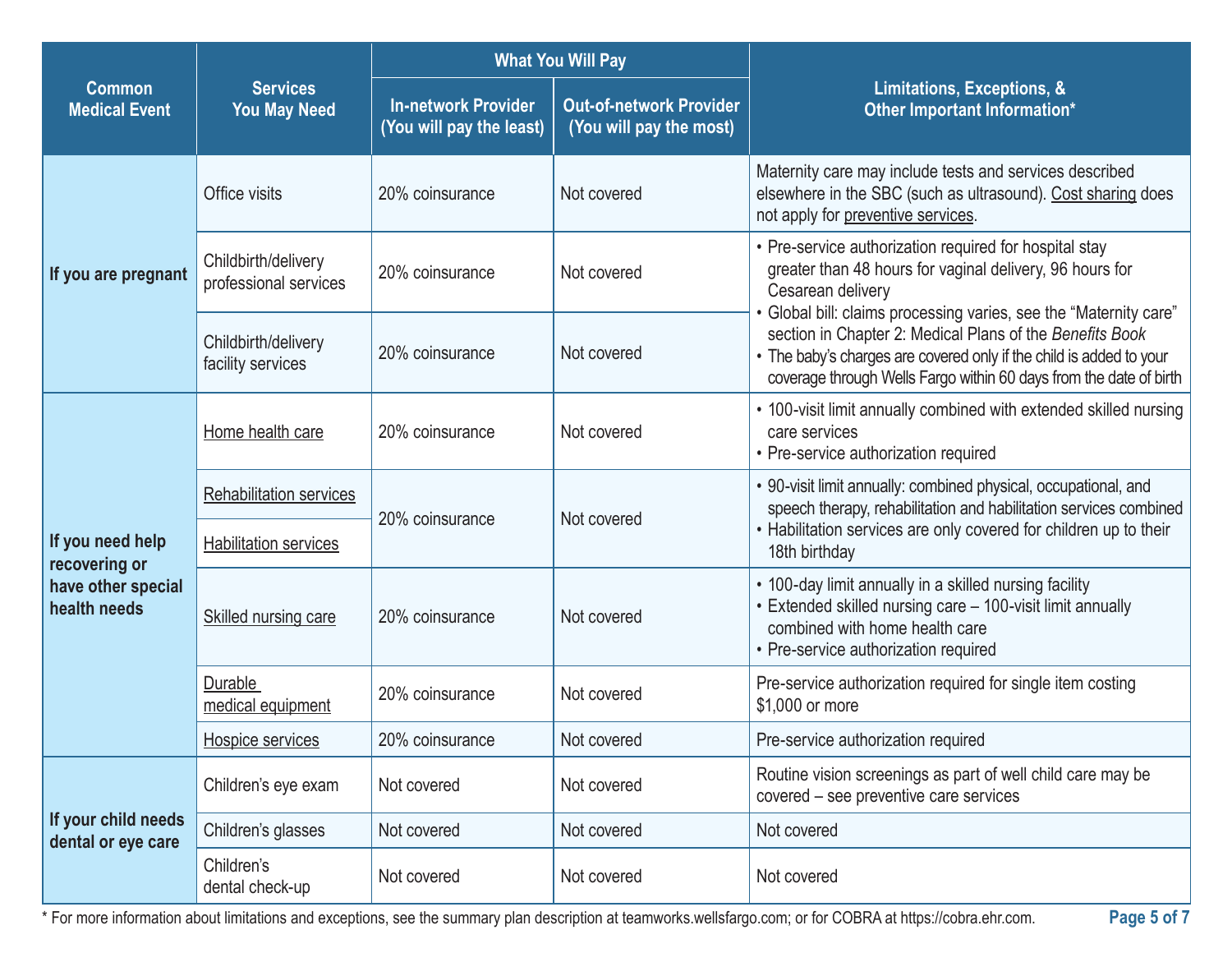| Services Your Plan Generally Does NOT Cover (Check your policy or plan document for more information and a list of any other excluded services.)                                                                       |                                           |                                                                                                                                                                                                                                                                          |  |  |  |
|------------------------------------------------------------------------------------------------------------------------------------------------------------------------------------------------------------------------|-------------------------------------------|--------------------------------------------------------------------------------------------------------------------------------------------------------------------------------------------------------------------------------------------------------------------------|--|--|--|
| • Cosmetic surgery                                                                                                                                                                                                     | • Long-term care                          | • Out-of-network specialty drugs                                                                                                                                                                                                                                         |  |  |  |
| • Dental care (adult)                                                                                                                                                                                                  | • Non-emergency care when travelling      | • Routine eye care (adult)                                                                                                                                                                                                                                               |  |  |  |
| • Dental care (children)                                                                                                                                                                                               | outside the U.S.                          | • Routine foot care                                                                                                                                                                                                                                                      |  |  |  |
| • Glasses                                                                                                                                                                                                              | • Private-duty nursing                    | • Weight loss programs                                                                                                                                                                                                                                                   |  |  |  |
|                                                                                                                                                                                                                        | • Out-of-network mail order prescriptions |                                                                                                                                                                                                                                                                          |  |  |  |
| Other Covered Services (Limitations may apply to these services. This isn't a complete list. Please see your plan document.)                                                                                           |                                           |                                                                                                                                                                                                                                                                          |  |  |  |
| • Acupuncture, covered only for pain therapy or treatment of nausea related to<br>chemotherapy, pregnancy, or post-operative, 26-visit limit annually.<br>• Bariatric surgery, with pre-service authorization.         |                                           | • Hearing aids, coverage is limited to once every 3 years. (Bone-anchored hearing<br>aids are only covered per claims administrator's medical policy.) Batteries are<br>not covered.                                                                                     |  |  |  |
| • Chiropractic care, 26-visit limit annually. (Not covered: treatment for asthma,<br>allergies, recreational therapy, educational therapy, or self-care training; and care<br>when measurable improvement has ceased.) |                                           | • Infertility/fertility treatment, pre-service authorization required, coverage is limited<br>to \$25,000 lifetime benefit combined with any other infertility- or fertility-related<br>medical services, plus \$10,000 lifetime maximum for related prescription drugs. |  |  |  |

Your Rights to Continue Coverage: There are agencies that can help if you want to continue your coverage after it ends. The contact information for those agencies is: BenefitConnect™ | COBRA at 1-877-292-6272 or https://cobra.ehr.com, or the Department of Labor's Employee Benefits Security Administration at 1-866-444-EBSA (3272) or www.dol.gov/ebsa/healthreform. Other coverage options may be available to you too, including buying individual insurance coverage through the Health Insurance Marketplace. For more information about the Marketplace, visit www.HealthCare.gov or call 1-800-318-2596.

Your Grievance and Appeals Rights: There are agencies that can help if you have a complaint against your plan for a denial of a claim. This complaint is called a grievance or appeal. For more information about your rights, look at the explanation of benefits you will receive for that medical claim. Your plan documents also provide complete information on how to submit a claim, appeal, or a grievance for any reason to your plan. For more information about your rights, this notice, or assistance, contact: the claims administrator on your ID card or the Department of Labor's Employee Benefits Security Administration at 1-866-444-EBSA (3272) or www.dol.gov/ebsa/healthreform.

#### **Does this plan provide Minimum Essential Coverage? Yes.**

Minimum Essential Coverage generally includes plans, health insurance available through the Marketplace or other individual market policies, Medicare, Medicaid, CHIP, TRICARE, and certain other coverage. If you are eligible for certain types of Minimum Essential Coverage, you may not be eligible for the premium tax credit.

# **Does this plan meet the Minimum Value Standards? Yes.**

If your plan doesn't meet the Minimum Value Standards, you may be eligible for a premium tax credit to help you pay for a plan through the Marketplace.

# **Language Access Services:**

 [Spanish (Español): Para obtener asistencia en Español, llame al – Employees: 1-877-479-3557; COBRA participants: 1-877-292-6272.] [Navajo (Dine): Dinek'ehgo shika at'ohwol ninisingo, kwiijigo holne' – Employees: 1-877-479-3557; COBRA participants: 1-877-292-6272.]

*To see examples of how this plan might cover costs for a sample medical situation, see the next section*